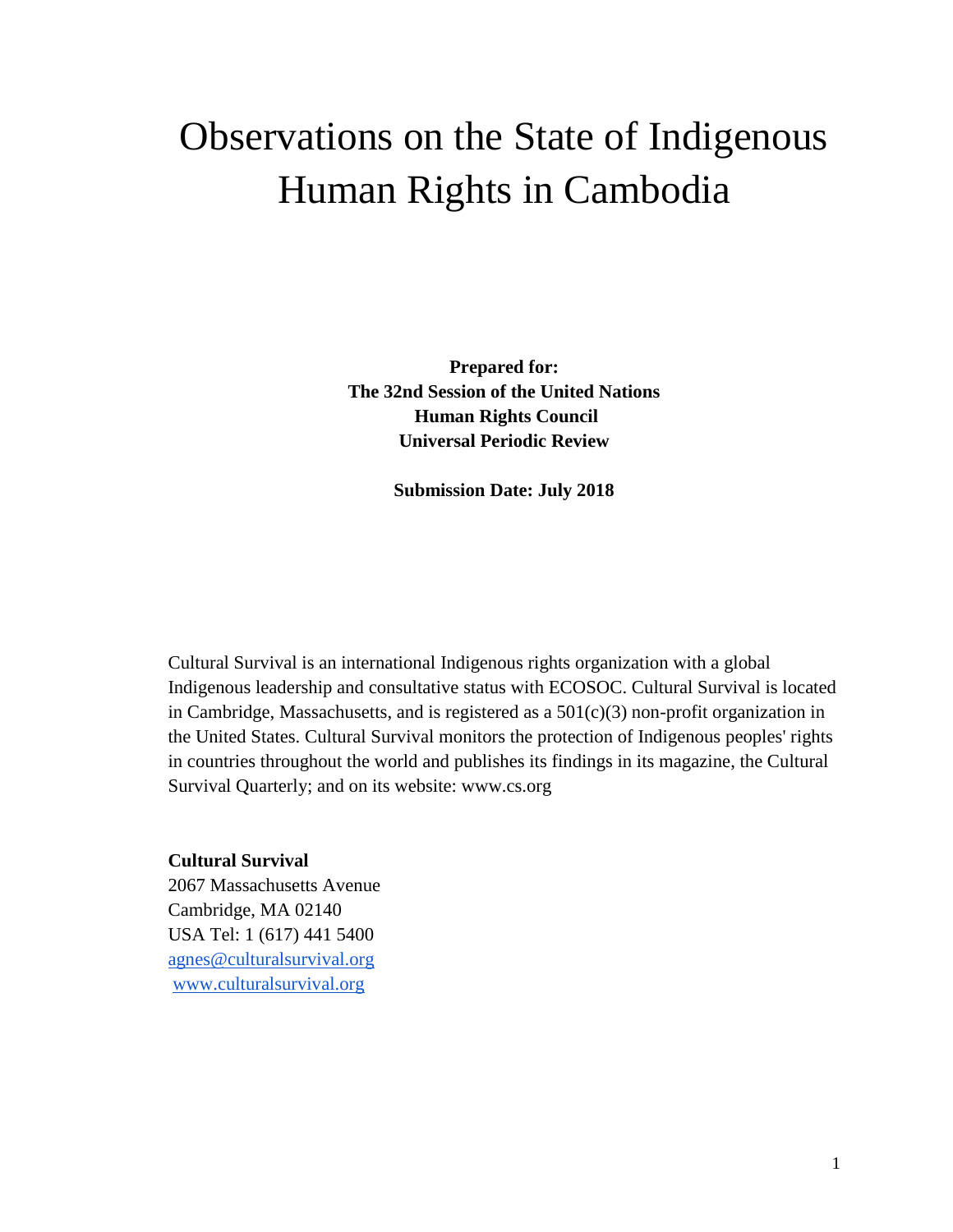### **I. Executive Summary**

Despite voting for the UN Declaration on the Rights of Indigenous Peoples, Cambodia continues to forcibly and illegally evict Indigenous Peoples off their land. Although Cambodia supported recommendations from the previous cycle in 2014, the government continues to forcibly evict Indigenous Peoples without Free, Prior and Informed Consent (FPIC) and just compensation.

# **II. Background**

Cambodia recognizes 17 Indigenous Peoples, also referred to as Khmer Leou, or hill tribes, while the Cambodia Indigenous People's Organization identifies 24. At least 19 Indigenous languages exist in Cambodia, falling into two main categories, Austronesian, and Mon-Khmer. Indigenous People make up about 1.2% of the population, or about 200,000 people.<sup>i</sup>

The Prime Minister, Hun Sen, has been in power since 1985 and has dissolved opposition in his authoritarian rule. In May 2018, Hun Sen told 2,000 garment factory workers that those who insult him would eventually die or be jailed. He mentioned Son Sen, the security chief who was murdered by Pol Pot in 1997 and Khieu Samphan, who is serving a life sentence for crimes against humanity, as examples. He then narrowed in on a group of people killed by lightning in the Areng Valley, whom he said died because they insulted him too many times. He maintains that car crashes, lightning strikes, and fires, as well as arrests and murders, are the direct result of insulting him.<sup>ii</sup> The victims of lightning in the Areng Valley had no known connections to the opposition, but they were Indigenous People in an area that has been marked by struggle over the proposed Areng Dam. The Prime Minister's comments demonstrate a culture of intimidation against human rights defenders, and Indigenous Peoples seeking recognition of their land rights.

The majority of Cambodians rely on subsistence farming. Deforestation remains a major issue in Cambodia, although the government has stated its goal to reach 60% tree cover by 2030.<sup>iii</sup> With economic interests tied to exploiting natural resources, many Cambodian Indigenous Peoples have been forcibly evicted from their home lands. Increases in water levels due to hydroelectric dams or to changing weather patterns leave forested areas that are usually flooded only seasonally underwater permanently, leading to destruction of areas, impacting fish populations, and resources Indigenous people rely on for livelihoods.<sup>iv</sup> Climate change has made dry seasons drier and the rainy seasons rainier, increasing high flooding and drought,<sup>v</sup> impacting Indigenous Peoples' rice farming and fishing.

Cambodia voted for the adoption of the UN Declaration on Rights of Indigenous Peoples (UNDRIP) but has not signed onto ILO Convention 169.

# **III. Past UPR Recommendations**

Several recommendations from the first and second cycle remain to be properly implemented. These include: *tackling illegal land evictions, including those against indigenous people;*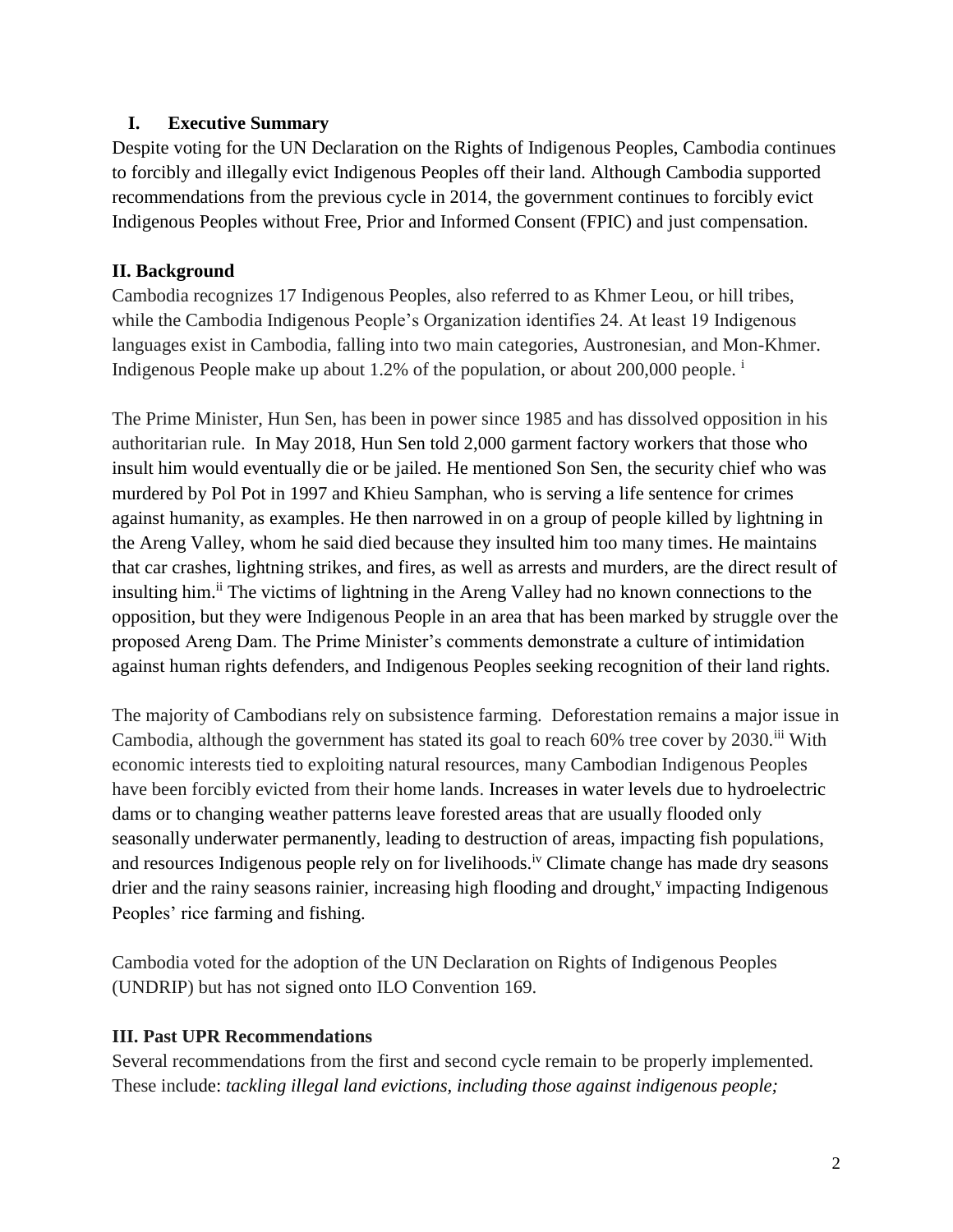*creating conditions favourable to inter-ethnic tolerance in Cambodia*; *prioritizing land evictions and working with the Special Rapporteur to ensure an end to forced evictions and fulfil its obligations to respect and protect the human rights of indigenous groups*; *enhancing public awareness of human rights in general and the human rights of indigenous people; combating the culture of violence and impunity and better protecting human rights defenders, including indigenous leaders.* 

# **IV. Continuing Rights Violations**

# **A. Land Rights & Displacement**

Indigenous Peoples in Cambodia continuously face land evictions. Adhoc, a Cambodian human rights group, estimates  $600,000$  people have been forcibly evicted from their homes.<sup>vi</sup> Protesting land grabs has proven deadly. Land disputes date back to the Khmer Rouge and continue today as Indigenous claims to land are not respected. In 2012, security forces opened fire on 1000 families in the Kratie province, killing a 14 year old girl. The families were being evicted to make room for a rubber plantation headed by agribusiness Casotim. No one was prosecuted for this case. The government failed to obtain the Free, Prior and Informed Consent of the people before removing them from their lands or to provide fair compensation and the opportunity of return.

Indigenous Peoples right to FPIC before any development projects take place on their lands has been largely ignored by the government prioritizing potential economic gains. This has been the case with the proposed Stung Cheay Areng Dam project in the Areng Valley, a biodiversity hotspot, home to the Chong people. Neither the Cambodian Government nor the Chinese-owned dam company Sinohydro have made any efforts to consult with and gain the consent of the local Indigenous Chong people. Despite the government and the company acknowledging that more studies are needed before construction begins, there is no indication that these studies will include obtaining the FPIC of the Chong people.<sup>vii</sup> The dam would destroy the ancestral homeland of the Chong, who have declared their opposition to the project and in 2014 blockaded access to the valley for several months in an attempt to stop the dam from moving forward.<sup>viii</sup> Despite Prime Minister Hun Sen's claims that the dam would not be built until at least 2018,<sup>ix</sup> the Environmental Ministry has still been building high voltage transmission lines at the site as of 2017. x

The management of large-scale hydroelectric dams in Cambodia has also shown an alarming disregard for public safety and the livelihoods of Indigenous villagers, as shown during the launching of the Sesan Dam in Stung Treng province which closed its gates in 2017, leading to the flooding of an Indigenous Phnong and Lao community in the villages of Kbal Romeas and Srekor.<sup>xi</sup> The Phnong People have lived in the area of Mondulkiri in eastern Cambodia for 2,000 years and are now at constant threat of eviction in the interest of building the hydroelectric dam. xii The government and Hydro Power Lower Sesan 2 Co Ltd, the Chinese company building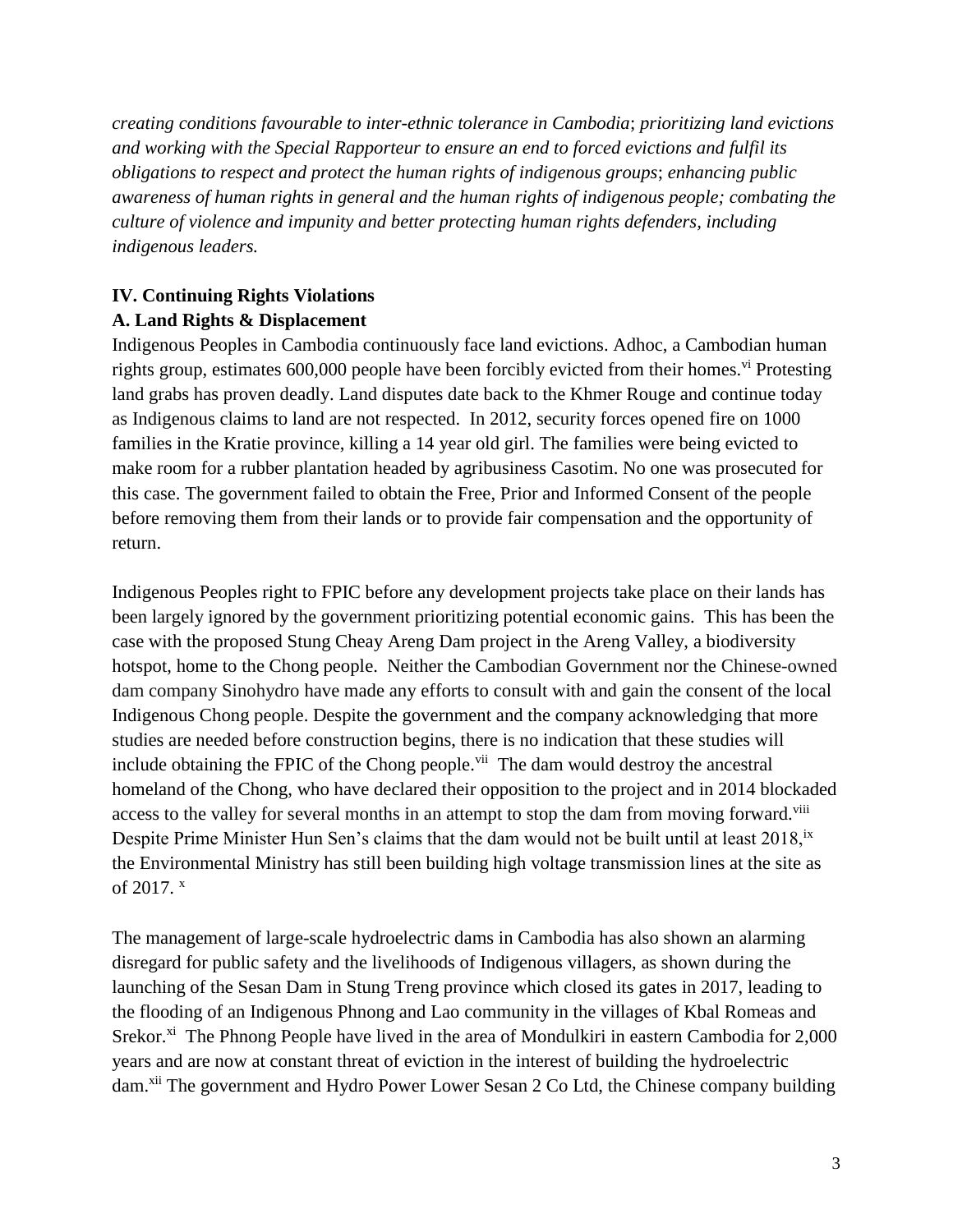the dam, forced the relocation of families affected by the flooding and offered no real consultation with Indigenous Peoples. Rather, the government offered small plots of land or a lump sum of \$6,000 per family. Many community members said they would rather die than leave their village.<sup>xiii</sup> "Our ancestral graves cannot be compensated with cash or moved from our village," said a woman from Kbal Romeas. "Our culture, traditions, identity, and guardian spirits have strong connections to the land, which is our home. These strong connections enable us to use natural resources in the forest and river in sustainable ways. This has been recognized and respected as the right of Indigenous people. We will not move from our home village!"<sup>xiv</sup> Parts of the relocation site where the Srekor villagers were moved to, were subsequently flooded, including newly established farming plots and a new road.<sup>xv</sup> 258 Phnong villagers refused to leave refused to be relocated and continue living on the dry outskirts of their ancestral lands, although most of the traditional lands are flooded. Although the regional government made a verbal promise in February 2018 to provide infrastructure support to the communities who continue to live close to their flooded lands, Deputy Provincial Governor Duong Pov refused to sign a contract indicating as such.<sup>xvi</sup> Meanwhile, valuable rice paddies that were still usable after the flooding were taken by the government by force.<sup>xvii</sup>

Gold mining operations are encroaching onto Kuy People's land in Preah Vihear, in the north of the country. Despite operating under an expired license, the mining company Delcom is expanding operations on to villagers' land without FPIC; in some cases, the villagers had legal land titles which Delcom ignored and mined without asking the owners.<sup>xviii</sup> In January 2018, seven villagers brought a petition to the government in Phnom Penh asking for help and saying they were coerced into signing contracts that allowed Delcom to mine on their land. A signed petition states, "Because we are poor and illiterate and did not understand the meaning in the contract, and there was intimidation from commune authorities as well."xix Delcom's backers remain unclear but some evidence has shown it may be linked to both Cambodian government officials and Malaysian interests.<sup>xx</sup> A National Assembly member who claims to have once been the owner of Delcom says that the company left the area a decade ago. One villager said that she was threatened with jail by soldiers of the Royal Cambodian Armed Forces who guard the mine and apparently operate under the command of Hing Bun Hieng, commander of the Prime Minister's personal bodyguard.<sup>xxi</sup> After an environmental NGO posted a video to Facebook of Kuy villagers discussing the mining operations, the local government has given land to two families who were affected by mining in the area. The provincial governor, Un Chenda, said that all land disputes have been resolved, but villagers claim that there were around 14 more unresolved disputes in August 2017.

#### **B. Conservation**

As protectors of land, Indigenous Peoples play an important role in the struggle against climate change. Additionally, as Indigenous Peoples represent 33% of people living in extreme poverty, they are especially vulnerable to the effects of climate change, despite contributing the least to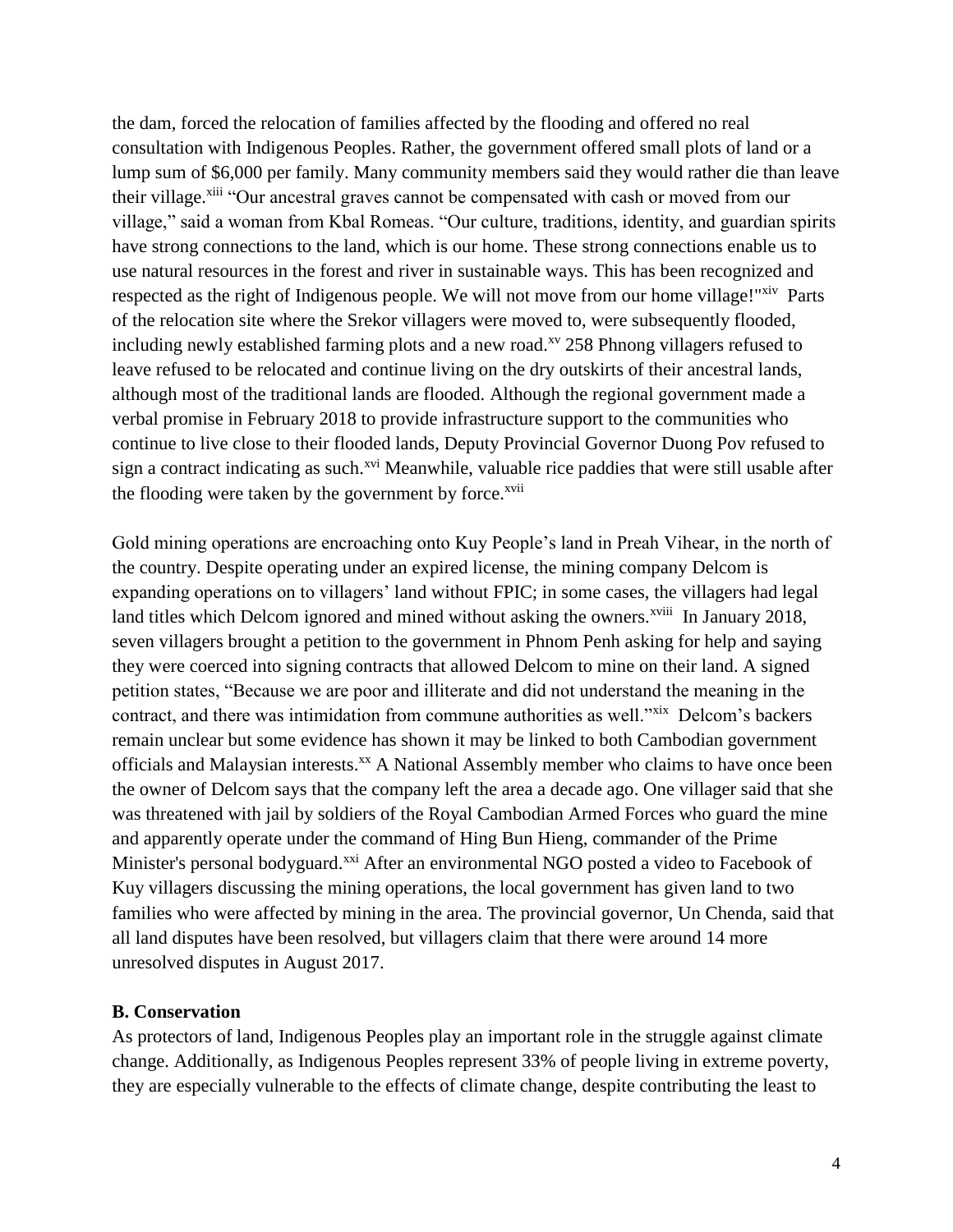the issue.<sup>xxii</sup> The Special Rapporteur on the Rights of Indigenous Peoples notes that climate change will hurt Indigenous communities through consequences such as "increased risk of diseases, reduced biodiversity, destroyed crops, changing animal routes and food insecurity."<sup>xxiii</sup> Indigenous Peoples should be included in Cambodia's efforts towards climate change solutions as they hold unique traditional knowledge about the environment.<sup>xxiv</sup> Indigenous knowledge should be recognized and reflected in adaptation efforts. Chak Sopheap, director of the Cambodian Center for Human Rights, states, "Indigenous groups are the first victims of Cambodia's fast-paced destruction of forests," because of their reliance on natural resources. XXV

Despite stating its support of reforestation efforts to reach 60% tree cover by 2030, the State continues to turn a blind eye towards intimidation and violence against the Prey Lang Community Network, a group of Indigenous Kuy community forest monitors who peacefully patrol the forest and advocate to bring attention to illegal logging.<sup>xxvi</sup> Since 2015, the Prey Lang Community Network has observed 3,011 illegal logging activities.<sup>xxvii</sup> The systemic illegal logging on Indigenous land and tacit government sanctioning of it violates several articles of the UNDRIP. Although Prime Minister Hun Sen issued a ban on logging exports in 2016, Londonbased Environmental Investigation Agency revealed in 2017 that Vietnamese loggers continue to smuggle timber across the border by bribing Cambodian officials. <sup>xxviii</sup> Government officials have tried to restrict the free movement of Indigenous Peoples in Prey Lang on their own traditional lands. In November, 2017, the government told environmental defenders that if they were going to patrol the Prey Lang forest for illegal logging activities then they must obtain advance permission and include the rangers and officials on patrols. Environment Minister Say Sam Al told Indigenous forest protectors, "I request you to work with provincial authorities...But if they want to go on their own, they must also tell [authorities] about the date [and] location because they do not go anywhere they want." Those who live in and protect the forest are worried by the new rule because systematic collusion between corrupt officials who profit off of illegal logging has been well documented in the area, and they will easily be able to tip off illegal loggers.<sup>xxix</sup> Prey Lang, "Our Forest," is home to the Kuy People. According to the Prey Lang Community Network, "The forest is an important part of Kuy culture and spiritual life and also serves as a vital resource for Kuy families' livelihoods."<sup>xxx</sup> In January, 2017, the government agreed to launch the planning phase of the project, Reducing Emissions from Deforestation and Forest Degradation (REDD+) in the Prey Lang forest.<sup>xxxi</sup> The forest is home to approximately 200,000 Indigenous people, whose home is now included in a transnational project to protect the ecosystem by allowing companies to purchase carbon credits in Cambodia's forests in order to offset their carbon emissions. REDD+ aims to safeguard valuable forests in developing nations, but in this case it relies on the Cambodian government to administer funds, which it may be poorly equipped to do properly. REDD+ runs the risk of cutting Indigenous Peoples out of their own lands by fencing "protected areas." That said, REDD+ promises to make decisions based on a task force that includes Indigenous Peoples on its committees.<sup>xxxii</sup> Indigenous Peoples from across the country were included in the early stages of REDD+ in the form of more than 30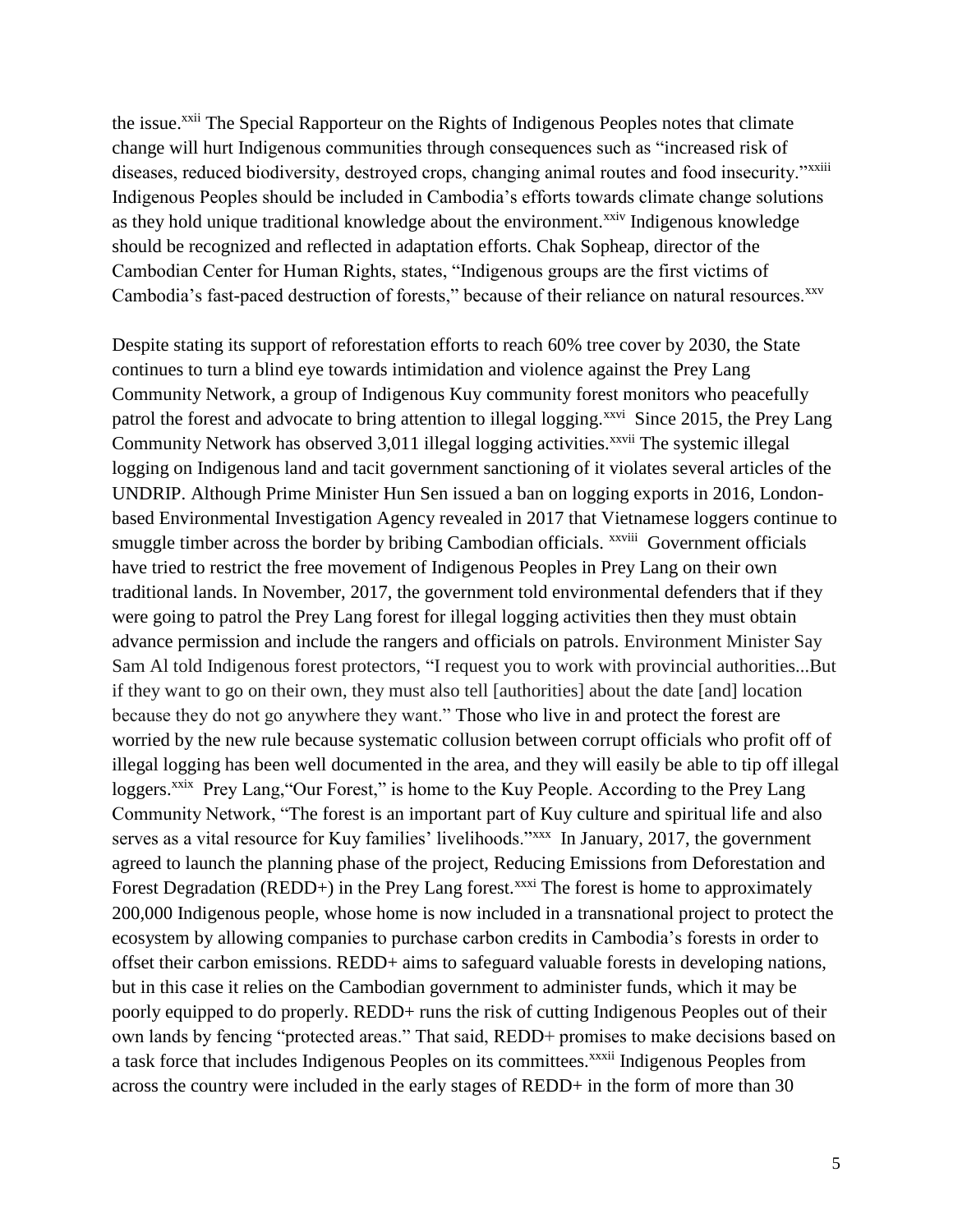representatives to several boards on the project. Indigenous Peoples also made recommendations to improve feedback about REDD+ policies.<sup>xxxiii</sup> To truly be effective, the REDD+ needs to work to adequately center the Kuy people and ensure the FPIC of Indigenous Peoples is gained at every stage.

### **C. Criminalization against Indigenous Human Rights and Environmental Defenders**

The Business and Human Rights Resource Center recorded a 34 percent rise in killings of human rights defenders worldwide in 2017.<sup>xxxiv</sup> Human rights defenders, especially Indigenous community defenders, face increasing violence and opposition to their work, and Indigenous land rights defenders were found to be at the greatest risk of attack.

In April, 2012, Chut Wutty, a Kuy environmental defender, was shot and killed during an altercation with military police in Koh Kong province while he was attempting to photograph illegal logging activities. In October 2012, the provincial courts dropped the case. $xxxv$  Six years later, Wutty's family is still seeking justice and demanding that the court investigate further.<sup>xxxvi</sup> The Cambodian Youth Network and other groups organized a public memorial program to honor Wutty, but the groups were prevented by police from carrying it out.<sup>xxxvii</sup> In February, 2018 three men, a forest ranger, a police officer and a worker with the non-profit Wildlife Conservation Society, were shot and killed by border security forces while returning from a patrol in the Keo Seima wildlife conservation sanctuary. Six people were charged with premeditated murder for the killings.<sup>xxxviii</sup>

In March 2016, Prey Lang Community Network, Indigenous activists, on a similar patrol of the Prey Lang forest to combat illegal logging in the area, were attacked while they slept.<sup>xxxix</sup> Activist Phorn Sopheak suffered a serious cut to her leg when one of the attackers slashed her while she was in her hammock. If she had been lying the other way, her throat would have been cut. One year after her attack, no justice has been served. "I have not heard anything from the police since the attack. They did not get back to me with any information about my case. This worries me. If the authorities don't act to investigate attacks like these, what will then happen in the future to my fellow PLCN members?" Phorn Sopheak asks.<sup>xl</sup>

In April, 2018, Ven Et, an Indigenous human rights defender in the Areng Valley, submitted a petition asking the government to support the Chong people in applying for communal land rights to the Ministry of Rural Development, UN Office of the High Commissioner on Human Rights, and the Prime Minister's cabinet. Two weeks later, Ven Et received a death threat from Chumnaop first commune council, Til Chan, a member of the government's Cambodian People Party (CPP). In May of 2018, after returning to his home from 12 days of hiding, shots were fired at Ven Et while he was standing outside his home. Though he was not physically harmed, he is still worried for both his own safety and that of his family.<sup>xli</sup>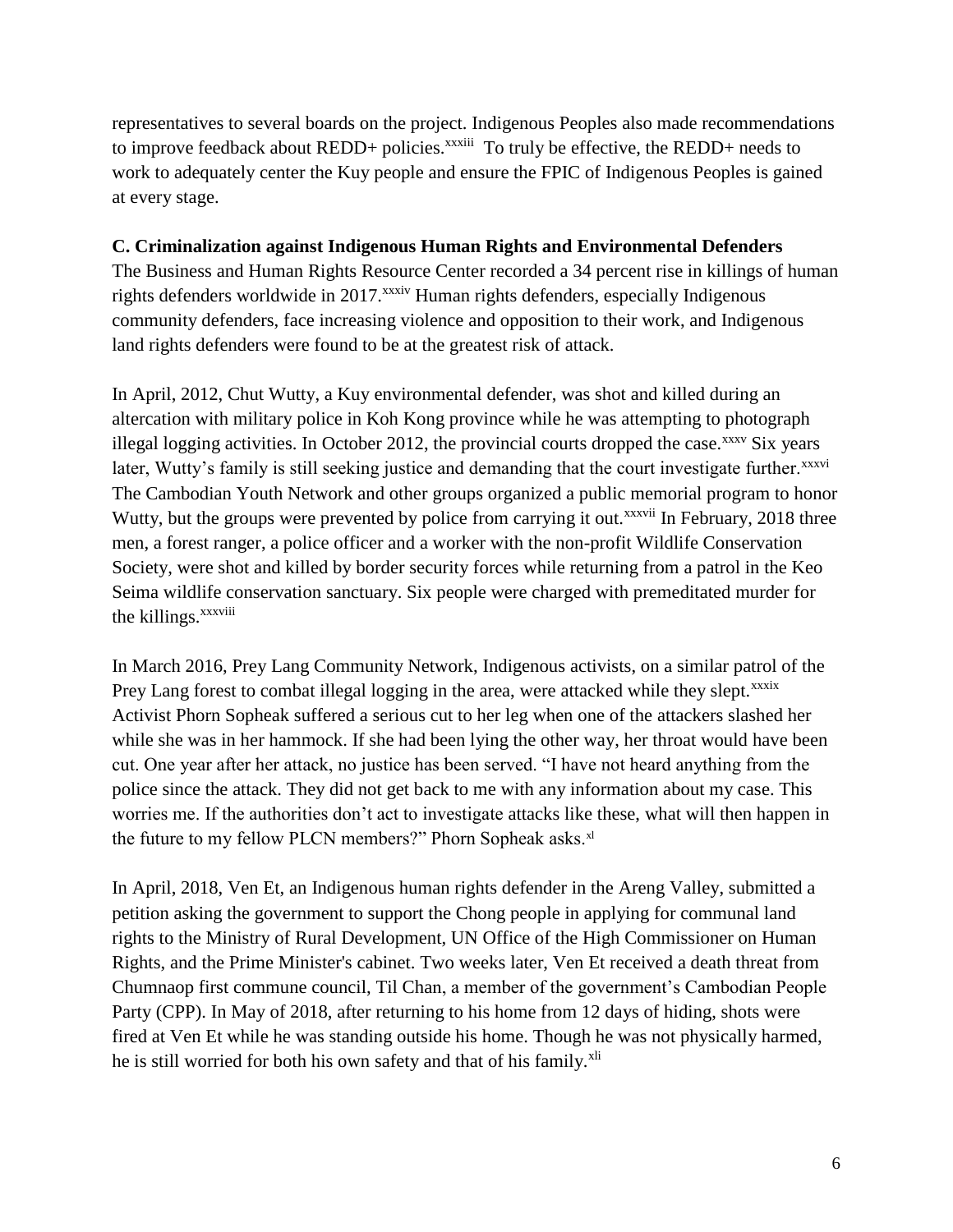Ven Vorn, the brother of Ven Et, was one of four Areng Valley environmental activists arrested in 2015. Vorn was found guilty of "forest crimes" including harvesting forest products without authorization by the Koh Kong Provincial Court. The criminalization of Indigenous People for harvesting resources from their own lands is in direct opposition to the UNDRIP. "The allegation is incorrect, because we are the native villagers living there and the law states we have right to [utilise forest] for community benefit without any permission," Vorn explained, adding that he believes the allegations were intimidation over his and his brother's involvement in protesting the Chinese hydropower project in the Areng Valley.

## **V. Questions**

1. What efforts are currently underway to investigate death threats against Chong environmental defender and human rights activist Ven Et?

### **VI. Recommendations**

Cultural Survival urges the government of Cambodia to:

- 1. Ratify ILO Convention 169.
- 2. Ensure the Free, Prior and Informed Consent of Indigenous Peoples in all stages of projects that affect them.
- 3. Invite the UN Special Rapporteur on the Rights of Indigenous Peoples to visit Cambodia.
- 4. Engage in remediation, land titling and compensation for use and damage of Indigenous lands, with the Free, Prior Informed Consent of affected communities.
- 5. Investigate death threats and attempted murder of Chong environmentalist Ven Et and Kuy activist Phorn Sopheak and take steps to ensure their safety, security, and access to justice.
- 6. Work with the Chong community to facilitate the process of community land titling in the Areng Valley.
- 7. End the criminalization of peaceful activism by Indigenous environmental defenders.
- 8. Create a National Action plan on implementing the rights of Indigenous Peoples based on the World Conference on Indigenous Peoples' Outcome Document.

Sources:

<sup>&</sup>lt;sup>k</sup>'Cambodia Demographics Profile 2018." Index Mundi. CIA World Factbook, 14 June 2018. *[www.indexmundi.com/cambodia/demographics\\_profile.html](https://www.indexmundi.com/cambodia/demographics_profile.html)*. 25 June 2018.

ii Seangly, Phak, and Niem Chheng. "Hun Sen Detractors 'Will Die'." Phnom Penh Post, 24 May 2018, [https://phnompenhpost.com/national/hun-sen-detractors-will-die.](https://phnompenhpost.com/national/hun-sen-detractors-will-die)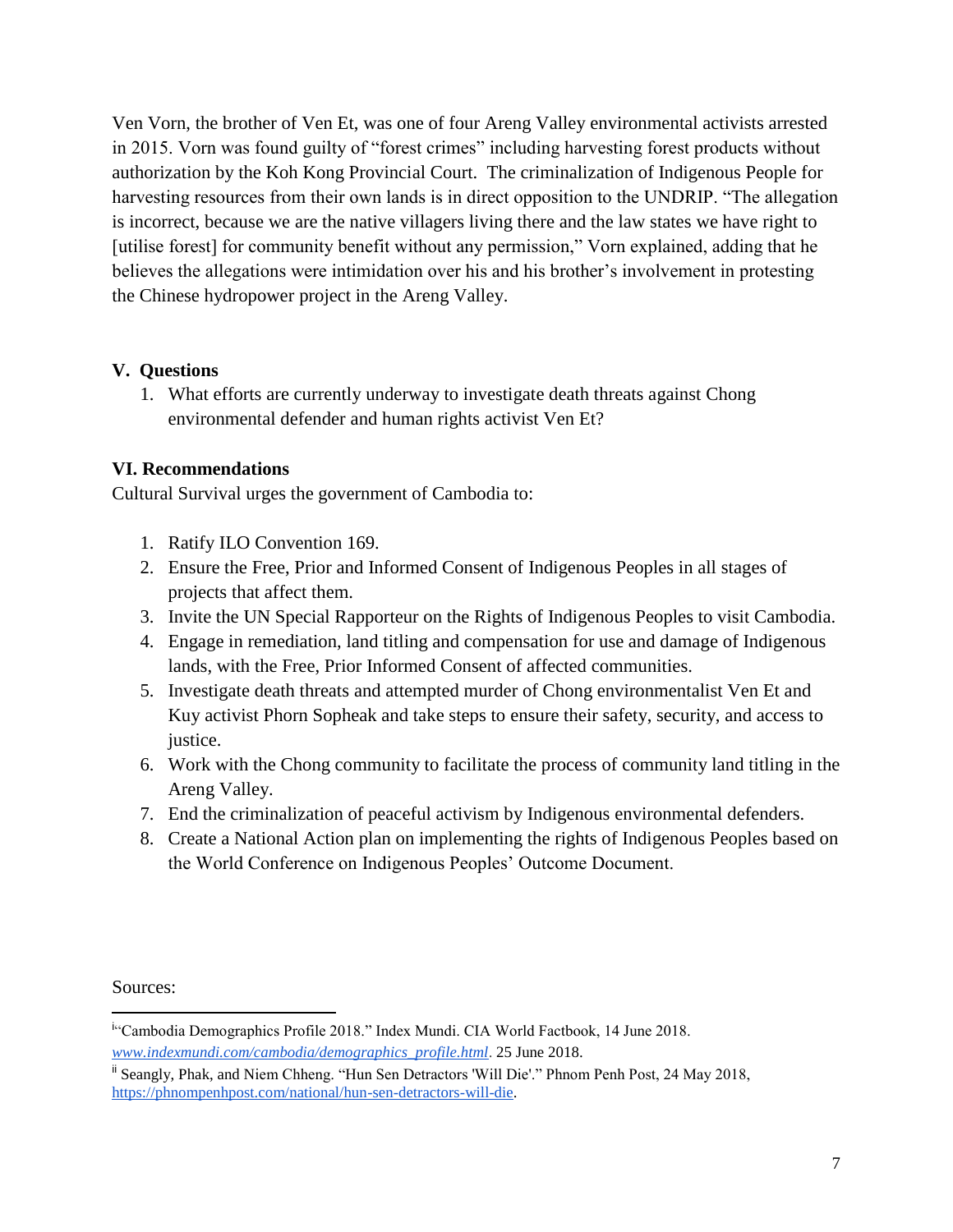iii"Cambodia Must Involve Indigenous Peoples To Reach COP 21 Goals" *Cultural Survival News and Articles*.

Cultural Survival, 15 Dec. 2015. *[www.culturalsurvival.org/news/cambodia-must-involve-indigenous-peoples-reach](https://www.culturalsurvival.org/news/cambodia-must-involve-indigenous-peoples-reach-cop-21-goals)[cop-21-goals.](https://www.culturalsurvival.org/news/cambodia-must-involve-indigenous-peoples-reach-cop-21-goals)* 25 June 2018.

<sup>iv</sup>Keskinen, M., et al. "Climate Change and Water Resources in the Lower Mekong River Basin: Putting Adaptation into the Context." *Journal of Water and Climate Change*, vol. 1, no. 2, 2010, p. 103., doi:10.2166/wcc.2010.009. [https://www.researchgate.net/publication/234117035\\_Climate\\_change\\_and\\_water\\_resources\\_in\\_the\\_Lower\\_Mekon](https://www.researchgate.net/publication/234117035_Climate_change_and_water_resources_in_the_Lower_Mekong_River_Basin_Putting_adaptation_into_the_context) g\_River\_Basin\_Putting\_adaptation\_into\_the\_context

<sup>V</sup>Keskinen, M., et al. "Climate Change and Water Resources in the Lower Mekong River Basin: Putting Adaptation into the Context." *Journal of Water and Climate Change*, vol. 1, no. 2, 2010, p. 103., doi:10.2166/wcc.2010.009. [https://www.researchgate.net/publication/234117035\\_Climate\\_change\\_and\\_water\\_resources\\_in\\_the\\_Lower\\_Mekon](https://www.researchgate.net/publication/234117035_Climate_change_and_water_resources_in_the_Lower_Mekong_River_Basin_Putting_adaptation_into_the_context) [g\\_River\\_Basin\\_Putting\\_adaptation\\_into\\_the\\_context](https://www.researchgate.net/publication/234117035_Climate_change_and_water_resources_in_the_Lower_Mekong_River_Basin_Putting_adaptation_into_the_context)

vi Narin, Sun. "Land Titles Help to Prevent Conflict." *D+C*, Development and Corporation, 30 June 2017, [www.dandc.eu/en/article/why-land-disputes-have-become-serious-and-persistent-issue-cambodia.](http://www.dandc.eu/en/article/why-land-disputes-have-become-serious-and-persistent-issue-cambodia)  $vii$  Ibid. (6)

viii "A Threat to Cambodia's Sacred Forests." *YouTube*, The New York Times, 29 July 2014, [www.youtube.com/watch?time\\_continue=267.](http://www.youtube.com/watch?time_continue=267)

ix Press, Associated. "Cambodia Leader Says Work on Mega-Dam Will Not Start until at Least 2018." *The Guardian*, Guardian News and Media, 24 Feb. 2015, [www.theguardian.com/environment/2015/feb/24/cambodia](http://www.theguardian.com/environment/2015/feb/24/cambodia-leader-says-work-on-mega-dam-will-not-start-until-at-least-2018)[leader-says-work-on-mega-dam-will-not-start-until-at-least-2018.](http://www.theguardian.com/environment/2015/feb/24/cambodia-leader-says-work-on-mega-dam-will-not-start-until-at-least-2018)

x "NGO Wary of Promise to Cancel Hydropower Dam Project." *The Cambodia Daily*, 15 Mar. 2017, [www.cambodiadaily.com/news/ngo-wary-of-promise-to-cancel-hydropower-dam-project-126565/.](http://www.cambodiadaily.com/news/ngo-wary-of-promise-to-cancel-hydropower-dam-project-126565/)

xi Seangly, Phak. "Flooding Reaches Srekor Village." *Phnom Penh Post*, Post Media Co Ltd , 31 July 2017, [www.phnompenhpost.com/national/flooding-reaches-srekor-village.](http://www.phnompenhpost.com/national/flooding-reaches-srekor-village)

xii Sessini, Jérôme. "Cambodia's Indigenous Land Battles ." *Magnum Photos*, 11 Jan. 2018, [www.magnumphotos.com/newsroom/environment/land-rights-of-minorities-in-cambodia/.](http://www.magnumphotos.com/newsroom/environment/land-rights-of-minorities-in-cambodia/)

xiii "Press Release | Sesan Families Face Forced Evictions and a Flooded Future." *International Rivers*, 18 July 2017, [www.internationalrivers.org/resources/press-release-sesan-families-face-forced-evictions-and-a-flooded-future-](http://www.internationalrivers.org/resources/press-release-sesan-families-face-forced-evictions-and-a-flooded-future-16506)[16506.](http://www.internationalrivers.org/resources/press-release-sesan-families-face-forced-evictions-and-a-flooded-future-16506)

 $x^iv$  Ibid. (13)

xv Seangly, Phak. "Relocation Site for Sesan Villagers Flooded." *Phnom Penh Post*, Post Media Co Ltd , 2 Nov. 2017, [www.phnompenhpost.com/national/relocation-site-sesan-villagers-flooded.](http://www.phnompenhpost.com/national/relocation-site-sesan-villagers-flooded) 

xvi Seangly, Phak and Nachemson, Andrew. "Life after the flood: Sesan dam holdouts rue their losses – but see a fragile victory." *Phnom Penh Post, Post Media Co. Ltd, 16 Feb. 2018*, [https://www.phnompenhpost.com/national](https://www.phnompenhpost.com/national-post-depth/life-after-flood-sesan-dam-holdouts-rue-their-losses-see-fragile-victory)[post-depth/life-after-flood-sesan-dam-holdouts-rue-their-losses-see-fragile-victory.](https://www.phnompenhpost.com/national-post-depth/life-after-flood-sesan-dam-holdouts-rue-their-losses-see-fragile-victory)

xvii"Cambodia: Homes of Indigenous Communities Risk Further Flooding as Lower Sesan II Dam Closes Gates and Authorities Detain Indigenous Peoples and Civil Society Representatives on the Way to Stung Treng." *Asia Indigenous Peoples Pact*, 25 July 2017, [https://aippnet.org/cambodia-communities-risk-further-flooding-lower](https://aippnet.org/cambodia-communities-risk-further-flooding-lower-sesan-ii-dam-closes-gates-authorities-detain-indigenous-peoples-civil-society-representative-way-stung-treng/)[sesan-ii-dam-closes-gates-authorities-detain-indigenous-peoples-civil-society-representative-way-stung-treng/.](https://aippnet.org/cambodia-communities-risk-further-flooding-lower-sesan-ii-dam-closes-gates-authorities-detain-indigenous-peoples-civil-society-representative-way-stung-treng/)

xviii Pengly, Horng. "A Cambodian Gold Mine Shrouded in Secrecy." *Phnom Penh Post*, Post Media Co Ltd , 28 Nov. 2017, [www.phnompenhpost.com/national-post-depth/cambodian-gold-mine-shrouded-secrecy.](http://www.phnompenhpost.com/national-post-depth/cambodian-gold-mine-shrouded-secrecy)

xix Seangly, Phak. "Villagers Seek Help in Land Dispute with Mining Firm." *Phnom Penh Post*, Post Media Co Ltd , 15 Jan. 2018, [www.phnompenhpost.com/national/villagers-seek-help-land-dispute-mining-firm.](http://www.phnompenhpost.com/national/villagers-seek-help-land-dispute-mining-firm) 

xx Ibid.

xxi "Mother Nature Cambodia." *Facebook*, Mother Nature Cambodia, 2017, [www.facebook.com/mothernaturecambodia/videos/1402105579872188/.](http://www.facebook.com/mothernaturecambodia/videos/1402105579872188/)

xxii Tauli-Corpuz, Victoria. "Statement of Ms. Victoria Tauli-Corpuz, Special Rapporteur on the Rights of Indigenous Peoples, at the 17th Session of the United Nations Permanent Forum on Indigenous Issues." *OHCHR*, United Nations Human Rights Office of the High Commissioner, 18 Apr. 2018,

[www.ohchr.org/EN/NewsEvents/Pages/DisplayNews.aspx.](http://www.ohchr.org/EN/NewsEvents/Pages/DisplayNews.aspx)

xxiii Ibid.